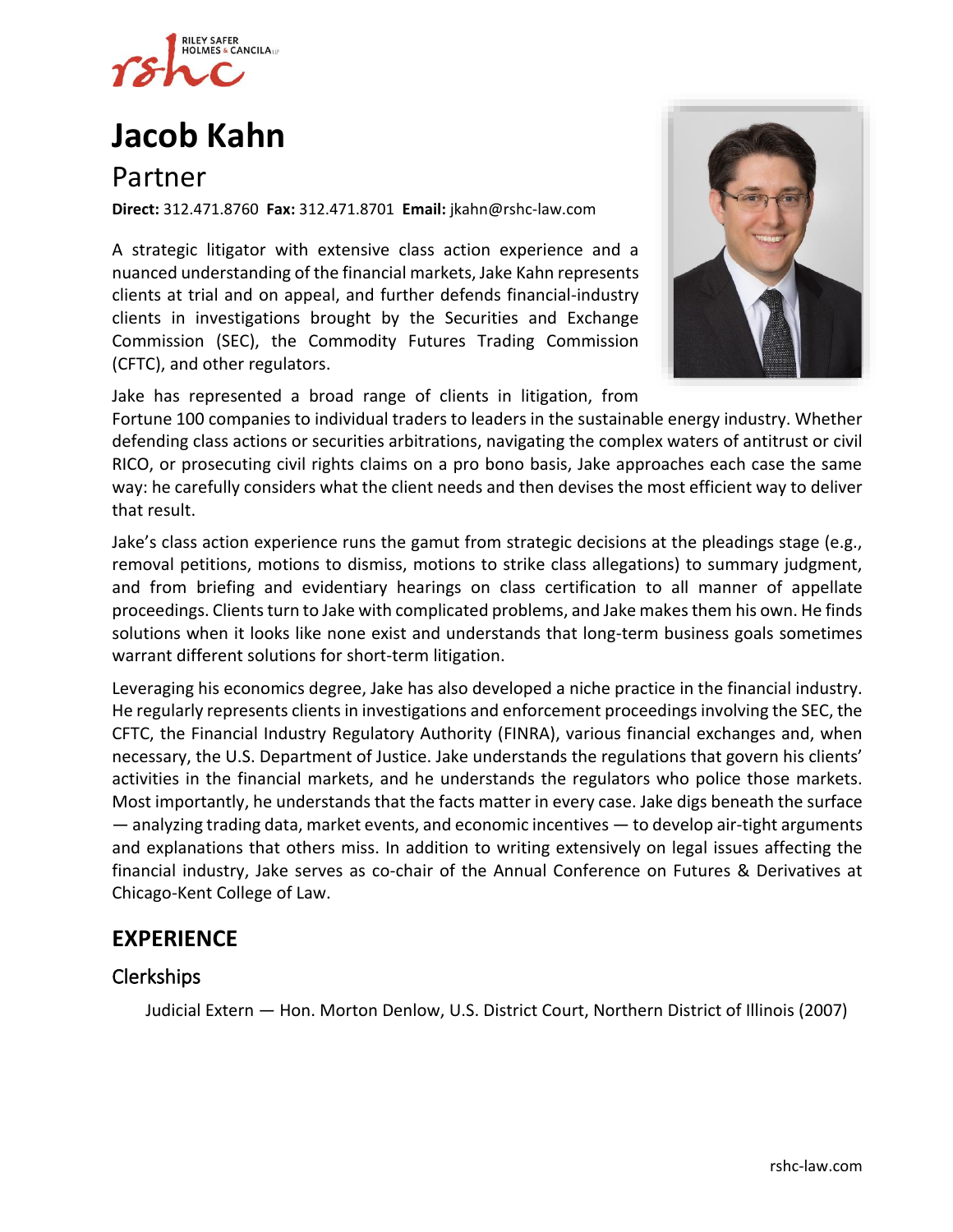

#### Representative Engagements

- Defended a leading airline in three class action lawsuits based on changes to frequent-flyer program benefits; obtained summary judgment in all three cases, and defeated the plaintiffs' appeals to the Seventh Circuit.
- Obtained dismissals in multiple class actions filed against a national insurance company related to the insurer's alleged method for calculating property damage claim payments.
- Defended an individual charged with criminal insider trading; persuaded the U.S. Attorney's office to dismiss the indictment in its entirety and negotiated a favorable settlement with the SEC.
- Represented senior securities principal in an SEC investigation related to alleged misrepresentations in marketing materials; no charges were brought.
- Defended an individual trader in a Chicago Mercantile Exchange (CME) enforcement action concerning alleged insider trading and negotiated a settlement with no monetary penalty (only disgorgement).
- Represented an industry-leading firm in extensive negotiations with the CFTC and CME regarding alleged market manipulation.
- Obtained dismissal of civil RICO claims filed against a Fortune 100 company, and defeated appeal to the Eleventh Circuit.
- Guided a U.S.-based manufacturer through a high-stakes negotiation with a purchaser in financial distress.
- Represented a charitable foundation in two-week FINRA arbitration arising out of multimillion-dollar churning scheme, leading to favorable settlements and final arbitration award against remaining respondents.
- Successfully moved to dismiss antitrust claims for monopolization and attempted monopolization filed against an officer of an agricultural cooperative.
- Counseled financial industry clients on various legal and regulatory issues, including disruptive trading practices, compliance with position limits, whistleblower incentives and protections, statutory disqualification, swaps reporting, and foreign futures and options trading.

# **CREDENTIALS**

#### Education

Chicago-Kent College of Law, J.D., 2008, *high honors Order of the Coif* Notes and Comments Editor, *Chicago-Kent Law Review* Amherst College, B.A., Economics, 2003, *cum laude*

#### Bar Admissions

Illinois

U.S. Court of Appeals for the Fifth Circuit

- U.S. Court of Appeals for the Sixth Circuit
- U.S. Court of Appeals for the Seventh Circuit
- U.S. Court of Appeals for the Tenth Circuit
- U.S. Court of Appeals for the Eleventh Circuit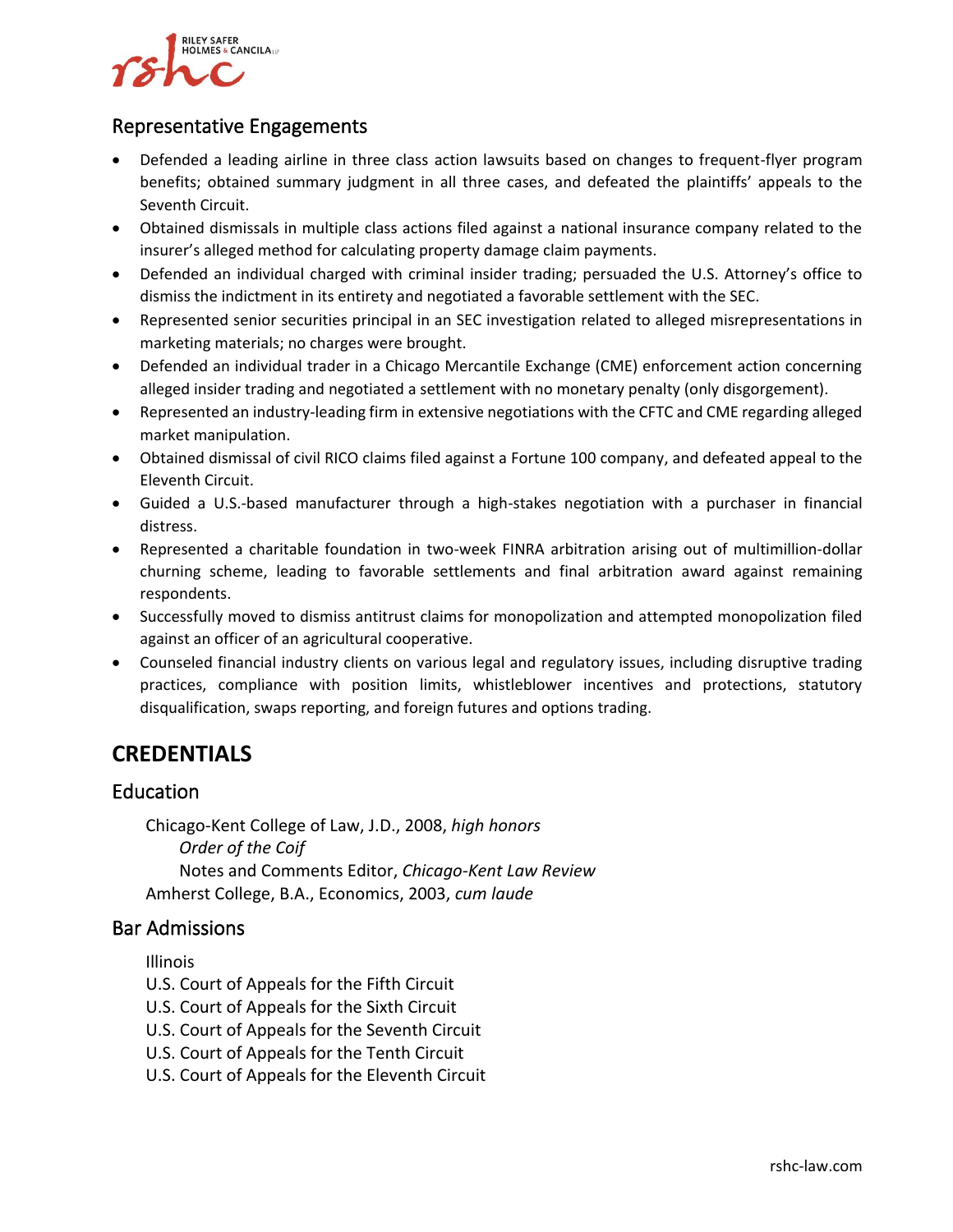

- U.S. District Court for the Central District of Illinois
- U.S. District Court for the Northern District of Illinois
- U.S. District Court for the District of Colorado

#### Professional Memberships

American Bar Association Chicago Bar Association Futures and Derivatives Law Committee, Co-Chair (2016-2019) Futures Industry Association

#### Honors & Awards

**Illinois Emerging Lawyer in Class Action/Mass Tort Defense and Commercial Litigation Law** *Law Bulletin Media Leading Lawyers (2016-2021)*

#### **Top 100 Emerging Lawyer**

*Law Bulletin Media Leading Lawyers (2020)*

## **PUBLICATIONS & PRESENTATIONS**

- "To SEF or Not to SEF, That is the Question," (co-panelist) Chicago Bar Association, Futures and Derivatives Law Committee (March 16, 2022)
- "Enforcement Trends," (moderator and panelist) Annual Chicago Conference on Futures and Derivatives, Chicago, IL (September 29, 2021)
- "At the Intersection of Antitrust and Derivatives Law," 11th Annual Conference on Futures and Derivatives, Chicago-Kent College of Law, Chicago, IL (October 17, 2019)
- "What's Current in Cryptocurrency?," 10th Annual Conference on Futures and Derivatives, Chicago-Kent College of Law, Chicago, IL (November 1, 2018)
- "Crypto Derivatives," (moderator) Chicago Bar Association, Futures & Derivatives Law Committee Annual Seminar, Chicago, IL (June 8, 2018)
- "Bitcoin, Podcasts and Markets for 2018: An Interview With the CFTC's Chief Market Intelligence Officer, Andrew Busch," (moderator) Chicago Bar Association, Futures & Derivatives Law Committee, Chicago, IL (January 17, 2018)
- "Demystifying the Department of Labor's New Fiduciary Rule as Applied in the Futures Industry," 9th Annual Conference on Futures and Derivatives, Chicago-Kent College of Law, Chicago, IL (November 3, 2017)
- "Enforcement Update," (moderator) Chicago Bar Association, Futures & Derivatives Law Committee Annual Seminar, Chicago, IL (June 9, 2017)
- "Take a Deep Breath: What's Next for the CFTC's Whistleblower Program?," Chicago Bar Association, Futures & Derivatives Law Committee (March 15, 2017)
- "Enforcement and Litigation," (moderator) Chicago Bar Association, Futures & Derivatives Law Committee Annual Seminar, Chicago, IL (June 10, 2016)

"Preparing for the Inevitable: A Cybersecurity Primer for the Futures and Derivatives Industry," (moderator) Chicago Bar Association, Futures & Derivatives Law Committee (Jan. 19, 2016)

"Disruptive Trading and the Search for Wrongful Intent," (co-author) *The Review of Securities and Commodities Regulation* (2015)